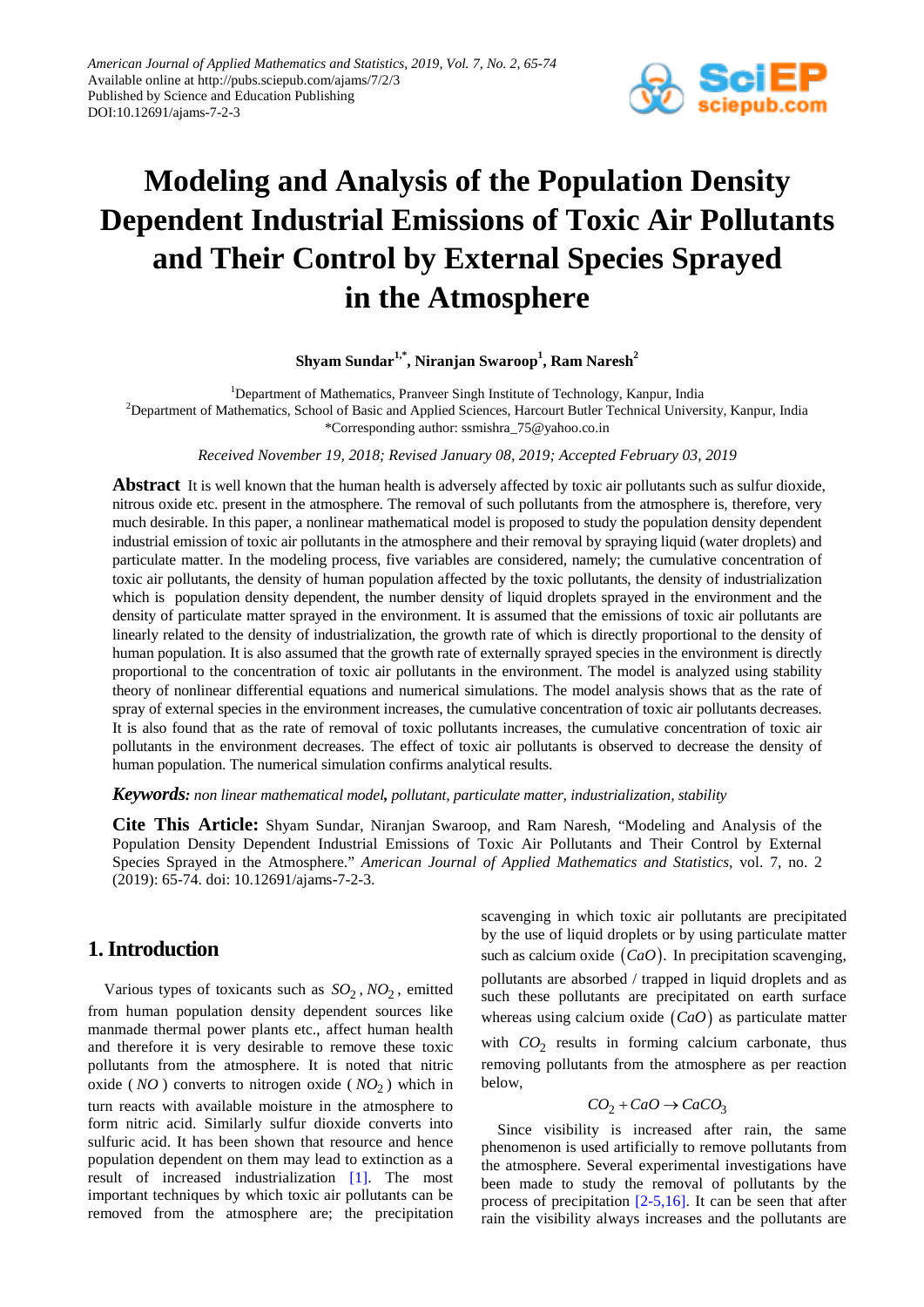removed from the atmosphere resulting in the enhanced visibility. In some studies around the cities of Kanpur, Varanasi, Pune in India [\[3,4,5\]](#page-7-2) and Sheffield in United Kingdom [\[2\]](#page-7-1) appreciable decline in the concentration of pollutants after rain is observed.

Many researchers have developed mathematical models and analyzed them to understand the scavenging of pollutants by precipitation  $[6-16]$ . A theoretical framework for scavenging of gases in the atmosphere using rain was developed [\[10\].](#page-7-4) A mathematical model to calculate the redistribution and washout of sulfur dioxide by raindrop spectra characteristic of drizzle and heavy rain was also presented [\[17\].](#page-7-5) A six dimensional mathematical model has been proposed to study the effect of the density of cloud droplets on the removal of pollutants, gaseous as well as particulate, from the atmosphere [\[18\].](#page-7-6) Some investigations have also been made to study the phenomenon of removal of gaseous pollutants and particulate matters by precipitation scavenging using nonlinear mathematical models [\[19-21\].](#page-7-7)

Thus, in order to reduce the concentration of gaseous pollutants, particulate matters and dust particles which affect our environment considerably in various ways, using liquid droplets and particulate matters can be very significant removal mechanism to keep the environment clean.

From the above, it is observed that no study has been made to remove the pollutants from the atmosphere by using both the liquid droplets and particulate matter calcium oxide ( *CaO* ) associated with some human activity from the atmosphere. Therefore, in this paper, we propose and analyze a nonlinear mathematical model to study the removal of toxic air pollutants from the atmosphere using above concepts.

# **2. Mathematical Model**

Consider that in a human habitat toxic air pollutants are emitted by human population dependent industrial sources which affect the human population. Let *C* be the cumulative concentration of toxic air pollutants, *N* be the density of human population governed by a logistic model, the growth rate of which decreases due to toxic air pollutants. Let *I* be the density of industrialization, the growth rate of which is directly proportional to the density of human population. It is further assumed that the growth rate of number densities of liquid droplets  $C_d$  and particulate matter  $C_p$  are proportional to the concentration of toxic air pollutants present in the environment. The effect of these externally sprayed species is to reduce the concentration of toxic air pollutants in the atmosphere.

Keeping these considerations in view, the model is proposed as follows.

The emission of toxic air pollutants *C* is governed by the equation  $(1)$ , wherein  $\hat{O}$  is the constant emission rate of pollutants in the atmosphere. The growth rate of toxic air pollutants is enhanced by population density dependent industrialization and therefore it is assumed that  $\delta > 0$ is the growth rate coefficient of toxic air pollutants

in the atmosphere due to increase in industrialization. The constant  $\delta_0 > 0$  is natural depletion rate coefficient of toxic air pollutants in the atmosphere. Some of the pollutants are removed from the atmosphere by the use of liquid droplets  $C_d$  in atmosphere,  $\delta_1 > 0$ , being the depletion rate coefficient of pollutants due to externally introduced liquid species. Particulate matters are also used to remove the toxic air pollutants from the atmosphere and therefore the removal of toxic air pollutants is taken in the direct proportion of number density of external species as well as the concentration of these pollutants as in equation (1),  $\delta_2 > 0$  being the depletion rate coefficients of toxic air pollutants due to particulate matters. The constant  $\delta_3 > 0$  is the depletion rate coefficient of toxic air pollutants due to self awareness of human beings about the adverse effects of these pollutants. In equation (2), *N* is the population density, the growth rate of which is assumed to follow logistic equation. Let *r* be the intrinsic growth rate of *N* with carrying capacity *K* . Since toxic air pollutants emitted from industries have adverse effect on human population and therefore it is reasonable to assume  $r_1 > 0$  as depletion rate coefficient of population due to toxic air pollutants. As population increases, demand and supply equations get changed. Thus, in order to fulfill demand and supply equations, more industries are to be established and therefore the growth of industrialization is assumed to be proportional to the density of human population as shown in equation (3). Therefore, in this equation, the constant  $\lambda > 0$  is assumed to be growth rate coefficient of industrialization and  $\lambda_0 > 0$  is its natural depletion rate coefficient. In equation (4),  $\mu > 0$  is the growth rate coefficient of number density of liquid droplets used to reduce the concentration of toxic air pollutants in the atmosphere. Since some of the liquid droplets decays themselves and hence  $\mu_0 > 0$  is taken as natural depletion rate coefficient of liquid droplets. The constant  $\mu_1 > 0$  is the depletion coefficient of liquid droplets due to toxic air pollutants. In equation (5),  $v > 0$ is the growth rate coefficient of particulate matters. Since some of the particulate matters are depleted itself and hence it is assumed that  $v_0 > 0$  is the natural depletion rate coefficient of particulate mattes. The constant  $v_1 > 0$ is the depletion coefficient of particulate matters due to toxic air pollutants.

Thus, in view of the above, the system is assumed to be governed by the following nonlinear ordinary differential equations,

$$
\frac{dC}{dt} = Q + \delta I - \delta_0 C - \delta_1 C C_d - \delta_2 C_p C - \delta_3 N C \tag{1}
$$

$$
\frac{dN}{dt} = rN\left(1 - \frac{N}{K}\right) - r_1NC\tag{2}
$$

$$
\frac{dI}{dt} = \lambda N - \lambda_0 I \tag{3}
$$

$$
\frac{dC_d}{dt} = \mu C - \mu_0 C_d - \mu_1 C_d C \tag{4}
$$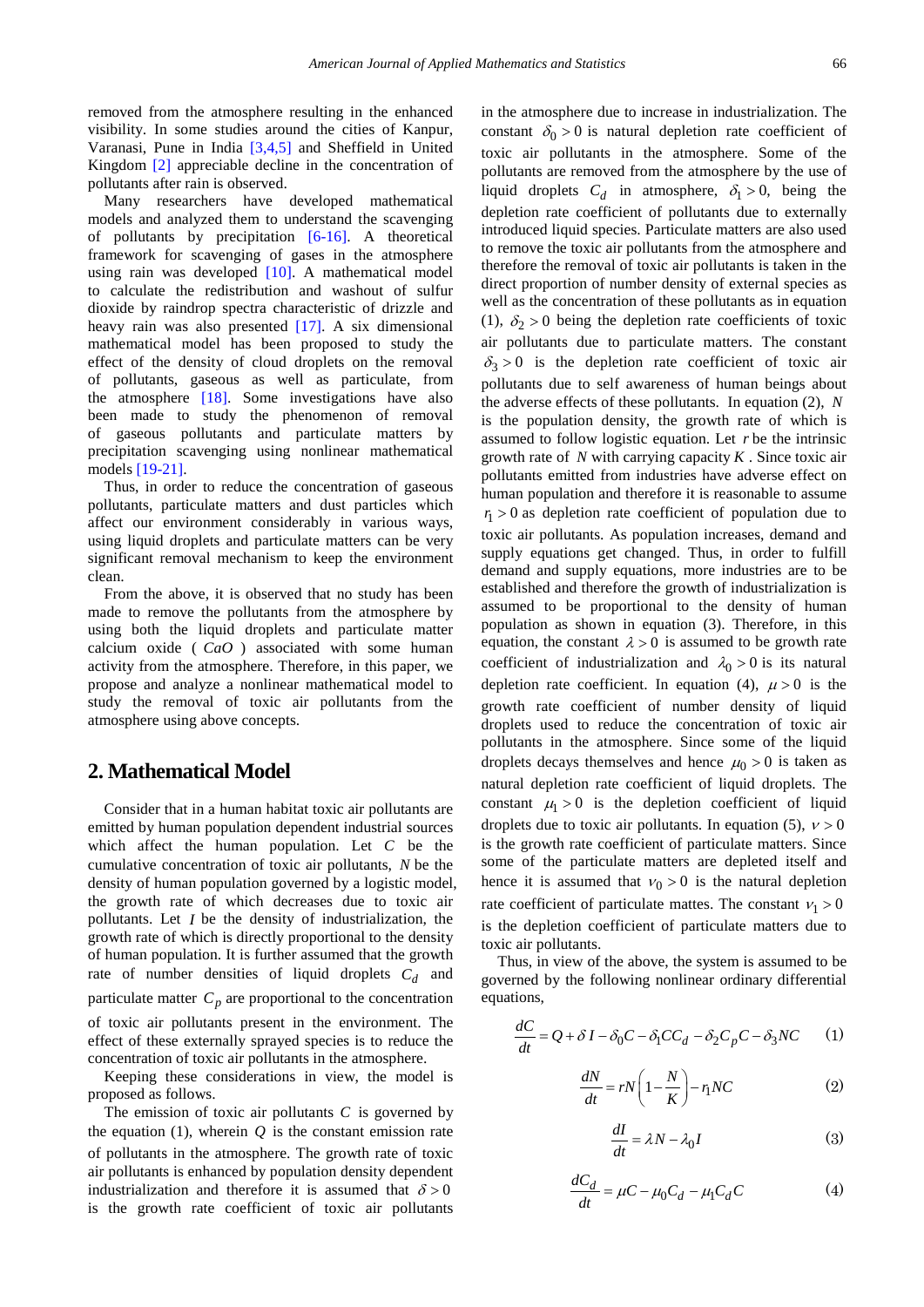$$
\frac{dC_p}{dt} = vC - v_0C_p - v_1C_pC
$$
 (5)

 $C(0) \geq 0$ ,  $I(0) \geq 0$ ,  $N(0) \geq 0$ ,  $C_d(0) \geq 0$ ,  $C_p(0) \geq 0$ .

#### **Remark 1:**

It is noted from equations (2), (4) and (5) that  $r - r_1C$ ,  $\mu - \mu_1 C_d$  and  $v - v_1 C_p$  are growth rates of population, liquid droplets and particulate matters respectively and hence must be positive for all time  $t > 0$ .

## **2.1. Lemma**

The region of attraction of the model system  $(1) - (5)$  is given as follows,

$$
\Omega = \left\{ (C^*, N^*, I^*, C_d^*, C_p^*) \in R^4 : 0 \le C \le C_{\text{max}}, \right\}
$$
  

$$
0 \le N \le K, 0 \le I \le \frac{\lambda K}{\lambda_0},
$$
  

$$
0 \le C_d \le \frac{\mu}{\mu_0} C_{\text{max}}, 0 \le C_p \le \frac{\nu}{\nu_0} C_{\text{max}} \right\},\
$$

where  $C_{\text{max}} = \frac{Q\lambda_0 + \lambda K\delta}{\lambda_0 \delta_0}$ 

#### **Proof:**

From equation (2), we have

$$
\frac{dN}{dt} \leq rN\left(1 - \frac{N}{K}\right)
$$

implying that  $0 \leq N \leq K$ .

From equation (3), we note that 
$$
0 \le I \le \frac{\lambda}{\lambda_0} K
$$
.

From equation (1) we have,

$$
\frac{dC}{dt} \le Q + \delta I - \delta_0 C \le Q + \frac{\lambda \delta K}{\lambda_0} - \delta_0 C
$$

which gives,  $0 \leq C \leq C_{\text{max}}$  (say)

where  $C_{\text{max}} = \frac{Q\lambda_0 + \lambda K\delta}{\lambda_0 \delta_0}$ .

From equation (4), we have

$$
\frac{dC_d}{dt} \le \mu - \mu_0 C_d \le \mu C_{\text{max}} - \mu_0 C_d
$$

implying  $0 \le C_d \le \frac{\mu}{\mu_0} C_{\text{max}}$ .  $\mu_{\scriptscriptstyle (}$  $\leq C_d \leq$ 

In a similar manner, we can show from equation (5) that  $0 \le C_p \le \frac{V}{V_0}C_{\text{max}}$  $\leq C_p \leq \frac{V}{V_0} C_{\text{max}}$ .

# **2.2. Equilibrium Analysis**

The model system has following non-negative equilibria,

$$
1. E_0\left(\frac{Q}{\delta_0},0,0,0,0\right)
$$

Existence of  $E_0$  is obvious.

2. 
$$
E_1(\overline{C}, 0, 0, \overline{C}_d, \overline{C}_P)
$$
.  
To show the existence of  $E_1$ ,

Let

$$
f(C) = Q - \delta_0 C - \frac{\delta_1 \mu C^2}{\mu_0 + \mu_1 C} - \frac{\delta_2 v C^2}{v_0 + v_1 C} = 0
$$
 (6)

From equation (6), we note that, (i)  $f(0) > 0$ 

(ii) 
$$
f\left(\frac{Q}{\delta_0}\right) < 0
$$
  
(iii)  $f'(C) < 0$ .  
This implies the

This implies that there exists a unique positive root (say  $\overline{C}$ ) of  $f(C) = 0$  in  $0 \le C \le \frac{Q}{\delta_0} < C_{\text{max}}$ . Using this value we can find the value of other variables  $\overline{C}_d = \frac{\mu C}{\mu_0 + \mu_1 \overline{C}}$  $=\frac{\mu C}{\mu_0 + \mu_1 \overline{C}}$  and  $\overline{C}_p = \frac{vC}{v_0 + v_1 \overline{C}}$  $=\frac{VC}{v_0+v_1\overline{C}},$ 3.  $E^*(C^*, N^*, I^*, C_d^*, C_p^*).$ 

# **2.3. Existence of the Equilibrium**  $E^*$

Equilibrium values of different variables in  $E^*$  are given by the following algebraic equations

$$
Q + \delta I - \delta_0 C - \delta_1 C C_d - \delta_2 C C_p - \delta_3 N C = 0 \tag{7}
$$

$$
N = \frac{K}{r}(r - r_1C) \tag{8}
$$

$$
I = \frac{\lambda}{\lambda_0} N \tag{9}
$$

$$
C_d = \frac{\mu C}{\mu_0 + \mu_1 C} \tag{10}
$$

$$
C_p = \frac{VC}{v_0 + v_1 C}.\tag{11}
$$

Using equations  $(8) - (11)$  in equation (7), we get

$$
F(C) = Q + \frac{\partial \lambda K}{\lambda_0 r} (r - r_1 C)
$$
  

$$
-\delta_0 C - \frac{\delta_1 \mu C^2}{\mu_0 + \mu_1 C} - \frac{\delta_2 \nu C^2}{\nu_0 + \nu_1 C}
$$
  

$$
-\delta_3 \frac{K}{r} (r - r_1 C) C = 0.
$$
 (12)

From equation (12), we note that, (i)  $F(0) > 0$ 

(ii)  $F(C_{\text{max}})$  < 0 in view of remark 1.

Since we have  $F(0) > 0$  and  $F(C_{\text{max}}) < 0$  this implies that equilibrium level can be attained and thus equilibrium  $E^*$  exists. We also note from equation (12) that

(iii)  $F'(C) < 0$ , which implies that  $E^*$  is unique.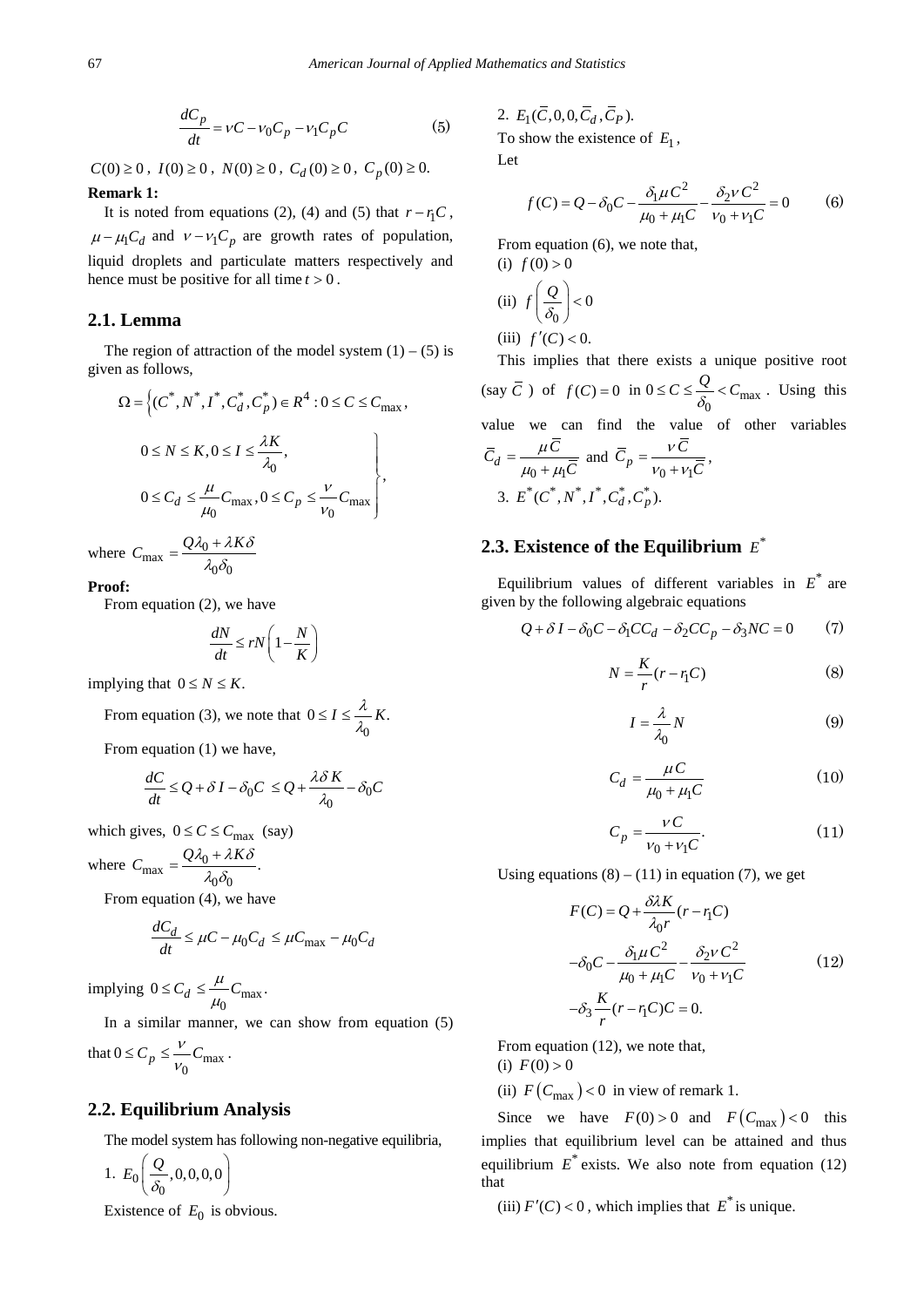Thus,  $F(C) = 0$  has a unique positive root (say  $C^*$ ) in  $0 \leq C \leq C_{\text{max}}$ . Using this value we can find the value of other variables from equations  $(8) - (11)$ .

## **2.4. Variation of Different Variables with Relevant Parameters**

## **2.4.1. Variation of** *C* **with** δ

Differentiating equation (12) with respect to  $\delta$  we note that

λ

$$
\frac{dC}{d\delta} = \frac{\frac{\lambda K}{\lambda_0 r}(r - r_1 C)}{\left[\frac{K\lambda \delta r_1}{\lambda_0 r} + \delta_0 + \frac{\mu \delta_1 C (2\mu_0 + \mu_1 C)}{(\mu_0 + \mu_1 C)^2}\right]} > 0
$$

$$
+\frac{\nu \delta_2 C (2\nu_0 + \nu_1 C)}{(\nu_0 + \nu_1 C)^2} + \delta_3 \frac{K}{r}(r - 2r_1 C)
$$

provided

$$
C \le \frac{r}{2r_1} < \frac{r}{r_1}.\tag{13}
$$

This implies that concentration of toxic air pollutants in the atmosphere increases as the growth rate of toxic air pollutants due to population density dependent industrialization increases.

#### **2.4.2. Variation of**  $N$  with  $\delta$

From equation (8) we get

$$
\frac{dN}{dC} = -\frac{Kr_1}{r}
$$

Hence using the relation  $\frac{dN}{d\delta} = \frac{dN}{dC} \frac{dC}{d\delta}$  and noting that

$$
\frac{dC}{d\delta} > 0
$$
 we get 
$$
\frac{dN}{d\delta} < 0.
$$

This implies that as the growth rate of toxic air pollutants increases, the growth of population density decreases.

#### **2.4.3. Variation of** *C* with  $\mu$

Differentiating equation (12) with respect to  $\mu$ , then in view of (13), we get

$$
\frac{dC}{d\mu} = -\frac{\frac{\delta_{\rm I}C^2}{(\mu_0 + \mu_{\rm I}C)}}{\left[\frac{\delta_0 + \frac{K\lambda \delta r_{\rm I}}{\lambda_0 r} + \frac{\delta_{\rm I}\mu C(2\mu_0 + \mu_{\rm I}C)}{(\mu_0 + \mu_{\rm I}C)^2}\right]} < 0.
$$
\n
$$
+\frac{\delta_{2} \nu C(2\nu_0 + \nu_{\rm I}C)}{(\nu_0 + \nu_{\rm I}C)^2} + \delta_3 \frac{K}{r}(r - 2r_{\rm I}C)
$$

This implies that the concentration of toxic air pollutants decreases with increase in the rate of increase of externally introduced liquid droplets.

#### **2.4.4. Variation of** *C* **with** <sup>ν</sup>

Differentiating equation (12) with respect to  $\nu$ , then in view of (13), we get,

$$
\frac{dC}{dv} = -\frac{\frac{\delta_2 C^2}{(\nu_0 + \nu_1 C)}}{\left[\frac{\delta_0 + \frac{K\lambda \delta r_1}{\lambda_0 r} + \frac{\delta_1 \mu C (2\mu_0 + \mu_1 C)}{(\mu_0 + \mu_1 C)^2} + \frac{\delta_2 \nu C (2\nu_0 + \nu_1 C)}{(\nu_0 + \nu_1 C)^2} + \delta_3 \frac{K}{r} (r - 2r_1 C)\right]}} < 0
$$

which also implies that the concentration of toxic air pollutants decreases with increase in the rate of increase of particulate matters in the atmosphere.

#### **2.5. Stability Analysis**

In order to establish the local stability behavior of equilibrium, we compute the Jacobian matrix *M* for the model system  $(1) - (5)$ 

$$
M = \begin{bmatrix} \begin{pmatrix} -\delta_0 - \delta_1 C_d \\ -\delta_2 C_p - \delta_3 N \end{pmatrix} & -\delta_3 C & \delta & -\delta_1 C & -\delta_2 C \\ & -r_1 N & r - \frac{2rN}{K} - r_1 C & 0 & 0 & 0 \\ & 0 & \lambda & -\lambda_0 & 0 & 0 \\ & \mu - \mu_1 C_d & 0 & 0 & -(\mu_0 + \mu_1 C) & 0 \\ & & \nu - \nu_1 C_p & 0 & 0 & 0 & -(\nu_0 + \nu_1 C) \end{pmatrix}.
$$

From the above matrix we note that,

(i) Equilibrium 
$$
E_0\left(\frac{Q}{\delta_0}, 0, 0, 0, 0\right)
$$
 is unstable as one

eigenvalue  $r - \frac{r_1}{r_2}$  $r - \frac{r_1 Q}{\delta_0}$  of the Jacobian matrix *M* corresponding to  $E_0$  is positive.

(ii) Equilibrium  $E_1(\overline{C}, 0, 0, \overline{C}_d, \overline{C}_p)$  is unstable as one eigenvalue  $r - r_1\overline{C}$  of the Jacobian matrix *M* corresponding to  $E_1$  is positive.

In the following, we state the local and nonlinear stability theorems for the equilibrium  $E^*$ .

#### **2.5.1. Theorem 1**

The equilibrium  $E^*$  is locally asymptotically stable provided the following conditions are satisfied,

$$
r_1 \delta_3 C^{*2} < \frac{1}{8} \frac{r}{K} (Q + \delta I^*) \tag{14}
$$

$$
r_1 \lambda^2 \delta^2 < \frac{1}{2} \frac{\lambda_0^2 r \delta_3}{K} (Q + \delta I^*) \tag{15}
$$

(See Appendix A for proof).

#### **2.5.2. Theorem 2**

The equilibrium  $E^*$  is nonlinearly stable inside the region of attraction  $Ω$  provided the following conditions are satisfied,

$$
S_1 = \frac{\delta_0 r}{8K} - r_1 \delta_3 C^* > 0
$$
 (16)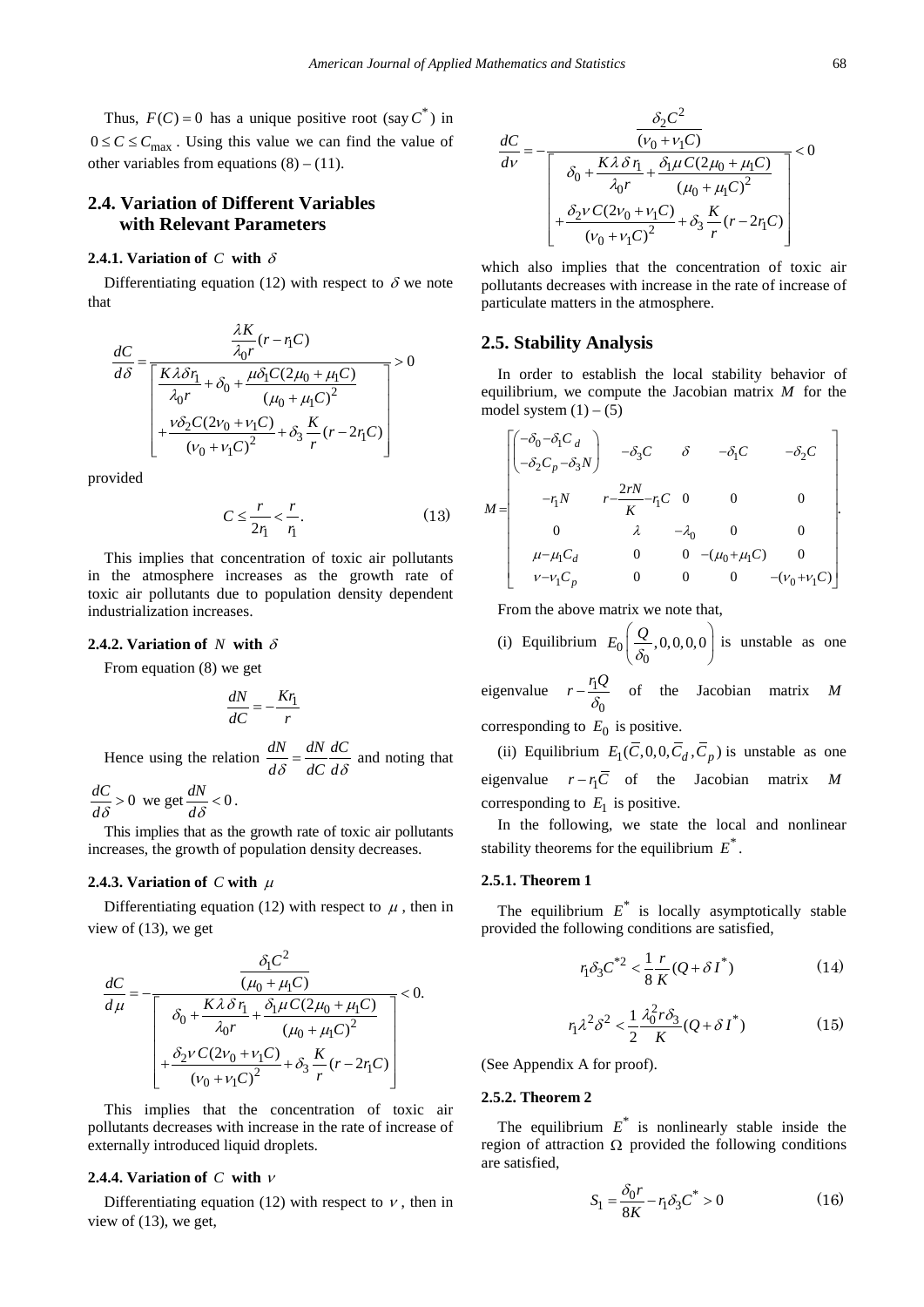$$
S_2 = \frac{1}{2} \frac{\lambda_0^2 r \delta_3}{K} (Q + \delta I^*) - r_1 \lambda^2 \delta^2 > 0
$$
 (17)

(See Appendix B for proof).

It is noted from the above theorems that if population density dependent growth rate coefficient of industrialization  $(\delta)$ , growth rate coefficient of industrialization ( $\lambda$ ) and depletion rate coefficient  $(r<sub>1</sub>)$  of human population growth tend to zero, the local and nonlinear stability conditions, stated in Theorems 1 and 2, will be satisfied automatically. This implies that  $\delta$ ,  $\lambda$  and  $r_1$  have destabilizing effect on the model system.

#### **2.6. Numerical Simulation**

In this section, we perform some numerical simulations to study the local and nonlinear stability behavior of equilibria and feasibility of the model system (1)-(5) numerically using MAPLE 18 by choosing the following set of parameter values,  $\delta_1 = 0.0003$ ,  $\delta_2 = 0.0004$ ,  $\delta_3 = 0.0001, \quad \delta_0 = 0.2, \quad \delta = 0.3, \quad Q = 40, \quad r = 1.6,$  $K = 25000, r_1 = 0.0001, \mu = 0.3, \mu_0 = 0.11, \mu_1 = 0.01,$  $v = 0.28$ ,  $v_0 = 0.12$ ,  $v_1 = 0.01$ ,  $\lambda = 0.0001$ ,  $\lambda_0 = 0.1$ .

The equilibrium values of different variables in  $E^*$ corresponding to above data are given as  $C^* = 17.528269$ ,  $N^* = 24972.61208$ ,  $I^* = 24.972612$ ,  $C_d^* = 18.432526$ ,  $C_p^* = 16.621073.$ 

The eigenvalues of the Jacobean matrix corresponding to  $E^*(C^*, N^*, I^*, C_d^*, C_p^*)$  for the model system (1) – (5) are,  $-1.598676$ ,  $-0.459821$ ,  $-0.291041 + 0.001306i$ , − − 0.291041 0.001306 ,*i* −0.100137. Since all eigenvalues are negative or having negative real part and hence the interior equilibrium  $E^*(C^*, N^*, I^*, C_d^*, C_p^*)$  is locally asymptotically stable. The nonlinear stability behavior of  $E^*$  is shown in the Figure 1. This figure depicts that the solution trajectories that start at any point within the region of attraction approach to equilibrium  $E^*$ . In Figure 2, the variation of concentration of toxic air pollutants  $(C)$  with time *t* for different values of  $\delta$ , the growth rate coefficient of toxic air pollutants due to population density dependent industrialization, is plotted. It is observed from the figure that as  $\delta$  increases, the concentration of toxic air pollutants increases in the atmosphere. In Figure 3, the variation of concentration of toxic air pollutants ( *C* ) with time *t* for different values of  $\delta_1$ , the depletion rate coefficient of pollutants due to liquid droplets is plotted. It is seen that as  $\delta_1$  increases, the concentration of toxic air pollutants *C* decreases. In Figure 4, the variation of toxic pollutants *C* with time *t* for different values of  $\delta_2$ , the depletion rate coefficient of pollutants due to particulate matters is plotted. From this figure, it is noted that as  $\delta_2$ increases, the concentration of toxic pollutants decreases in the atmosphere. Thus, the level of toxic air pollutants increases with increase in the industrialization level but it decreases when liquid droplets or particulate matters are introduced in the atmosphere. As the depletion rate coefficient  $\delta_3$  of toxic pollutants due to human activity increases, the concentration of toxic pollutants *C* decreases in the atmosphere, (Figure 5). In Figure 6, the variation of human population *N* with time *t* for different values of  $r<sub>1</sub>$ , the depletion rate coefficient of population due to toxic air pollutants is shown and it is observed that as  $r_1$  increases, the growth of population  $N$  decreases. This implies that the abundance of toxic air pollutants in the atmosphere adversely affects the human population. Figure 7 shows the variation of toxic pollutants concentration *C* with time *t* for different values of  $\mu$ , the growth rate coefficient of liquid droplets in the atmosphere. It is observed that as the rate of introduction of liquid droplets increases, the concentration of toxic air pollutants decreases in the atmosphere. Similar phenomenon of decrease of toxic air pollutants is observed when particulate matters are introduced in the atmosphere with different rates (Figure 8). In Figure 9, the variation of toxic pollutants *C* with time *t* for different values of  $\lambda$  is plotted. It is found that the rate of industrialization  $\lambda$ increases due to human activities, the concentration of toxic air pollutants increases in the atmosphere.

We have also plotted stability condition with respect to crucial parameters to study the effect of these variables on stability condition. Figure 10 and Figure 11 show the variation of nonlinear stability condition  $S_1$  and  $S_2$ with respect to parameters  $r_1$  and  $\lambda$  respectively. It is apparent from Figure 10 that  $S_1$  remains positive for  $r_1$  < 0.00091281 and negative for  $r_1 > 0.00091281$ . This implies that the stability condition is satisfied for  $0 < r<sub>1</sub> < 0.00091281$  and for higher values of  $r<sub>1</sub>$  it will not be satisfied. Hence,  $r<sub>1</sub>$  has destabilizing effect on the model system. Likewise, from Figure 11 we infer that  $\lambda$ has destabilizing effect on the model system.



**Figure 1.** Nonlinear stability in  $C - N - C_d$  Plane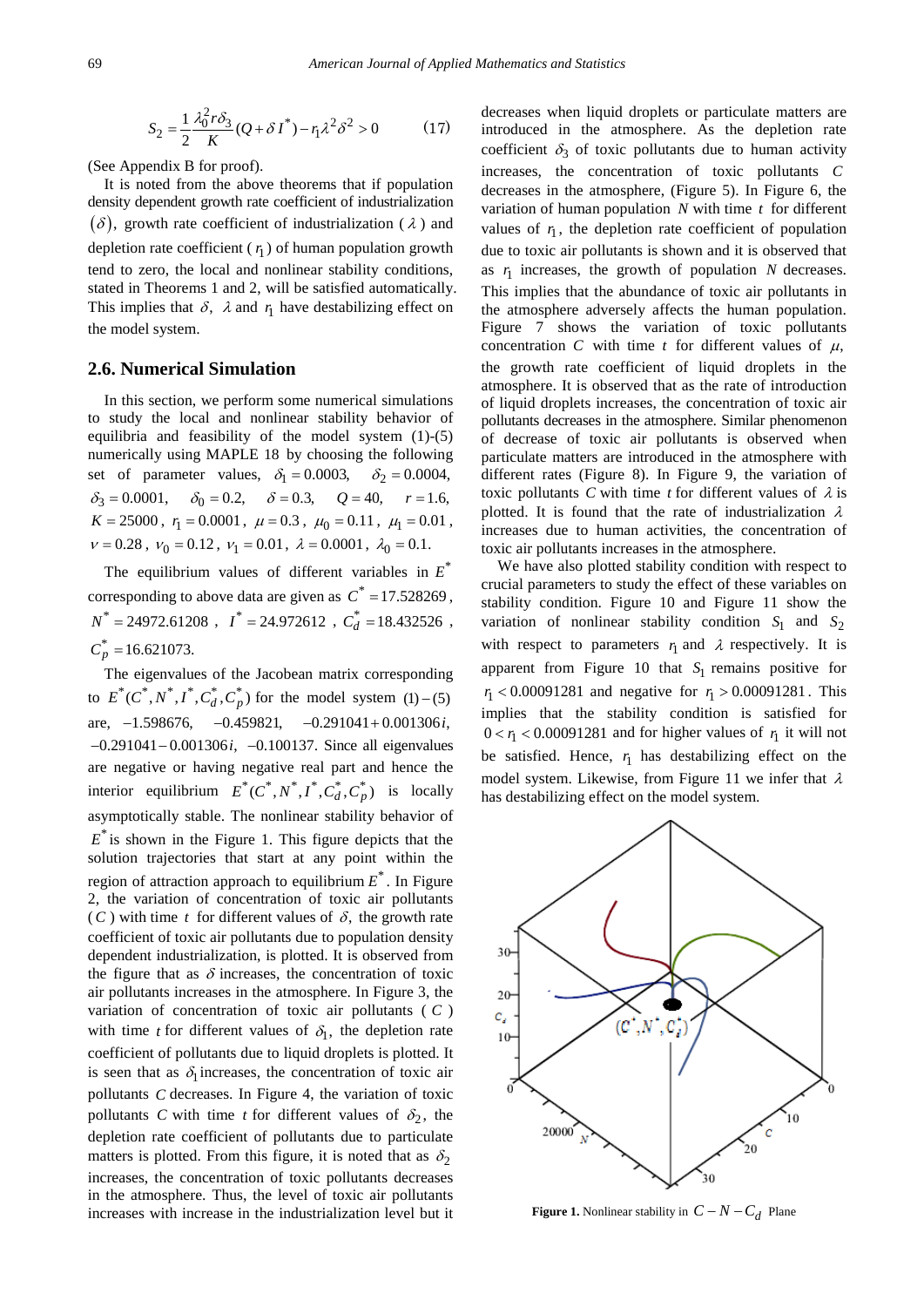

**Figure 2.** Variation of *C* with time *t* for different values of  $\delta$ 



**Figure 3.** Variation of *C* with time *t* for different values of  $\delta_1$ 



**Figure 4.** Variation of *C* with time *t* for different values of  $\delta_2$ 



**Figure 5.** Variation of *C* with time *t* for different values of  $\delta_3$ 



**Figure 6.** Variation of  $N$  with time  $t$  for different values of  $r_1$ 



**Figure 7.** Variation of *C* with time *t* different values of  $\mu$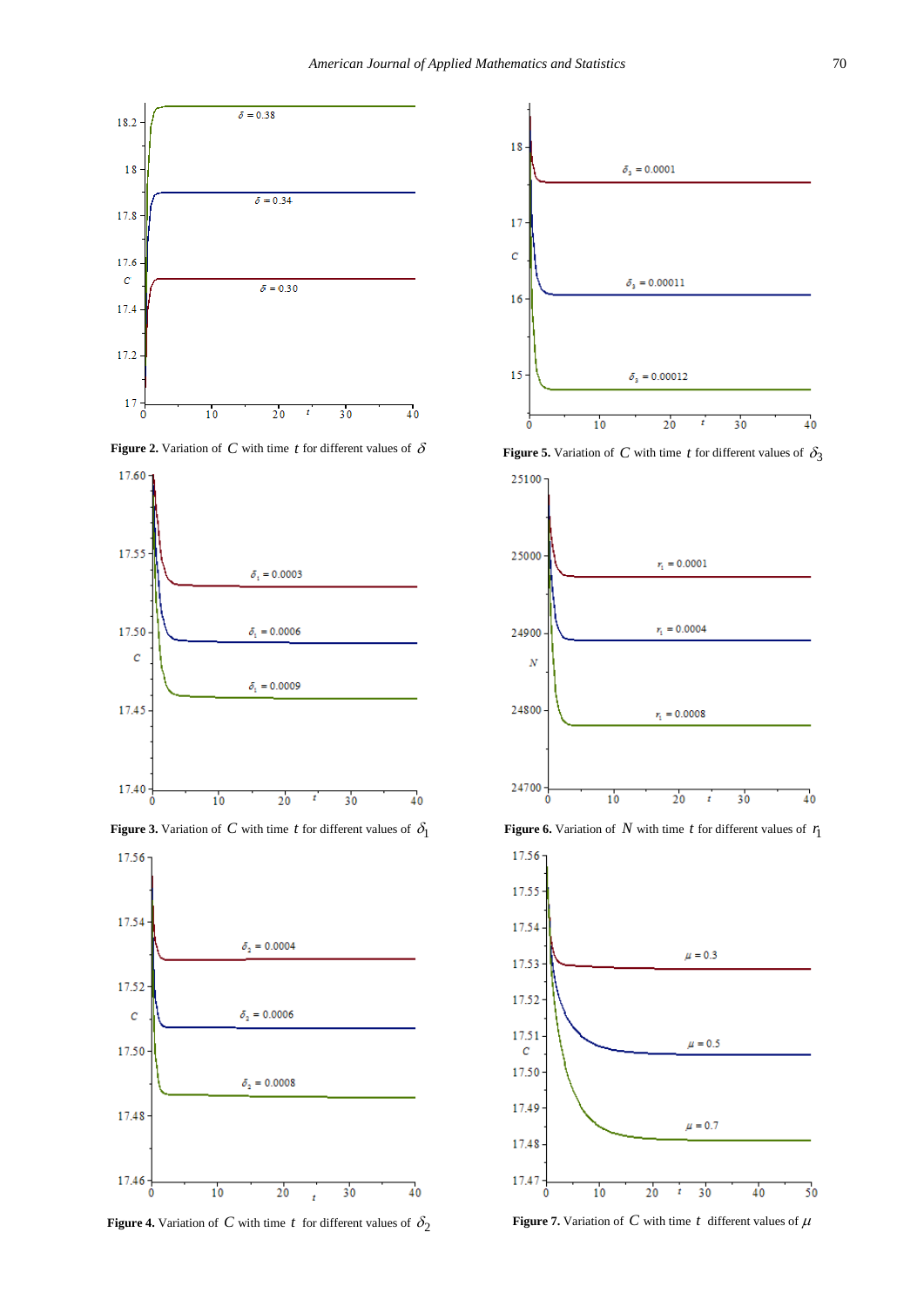

**Figure 8.** Variation of *C* with time *t* for different values of <sup>ν</sup>





**Figure 9.** Variation of *C* with time *t* for different values of  $\lambda$ 

**Figure 10.** Variation of stability condition  $S_1$  with  $r_1$ 



**Figure 11.** Variation of stability condition  $S_2$  with  $\lambda$ 

# **3. Conclusions**

In this paper, a nonlinear mathematical model has been proposed to study the population density dependent industrial emissions of toxic air pollutants in the atmosphere and their removal by liquid droplets and particulate matters. In the modeling process, the following variables have been considered,

(1) The cumulative concentration of toxic air pollutants which is discharged by population density dependent industrialization in the atmosphere.

(2) The density of human population, the growth rate of which decreases due to cumulative density of toxic air pollutants.

(3) The density of industrialization, the growth rate of which is directly proportional to the density of human population.

(4) The density of liquid droplets sprayed in the atmosphere, the growth rate of which is assumed to be proportional to the cumulative concentration of toxic air pollutants.

(5) The concentration of particulate matter which is assumed to be proportional to the cumulative concentration of toxic air pollutants. It is assumed that the droplets and the particulate phases, formed in the atmosphere due to interaction of toxic air pollutants with spraying liquid droplets and particulate matter, remove the toxic air pollutants in the atmosphere in the same proportion by which their concentration/density get increased.

The model has been analyzed by using the stability theory of differential equations. The existence of interior equilibrium is established and its local as well as nonlinear stability has been studied. It has been shown further that due to population density depended emissions (mainly industries), the cumulative concentration of toxic air pollutants in the atmosphere increases. It has also been shown that cumulative concentration of toxic air pollutants decreases considerably by spraying liquid droplets and particulate matters. The model has also been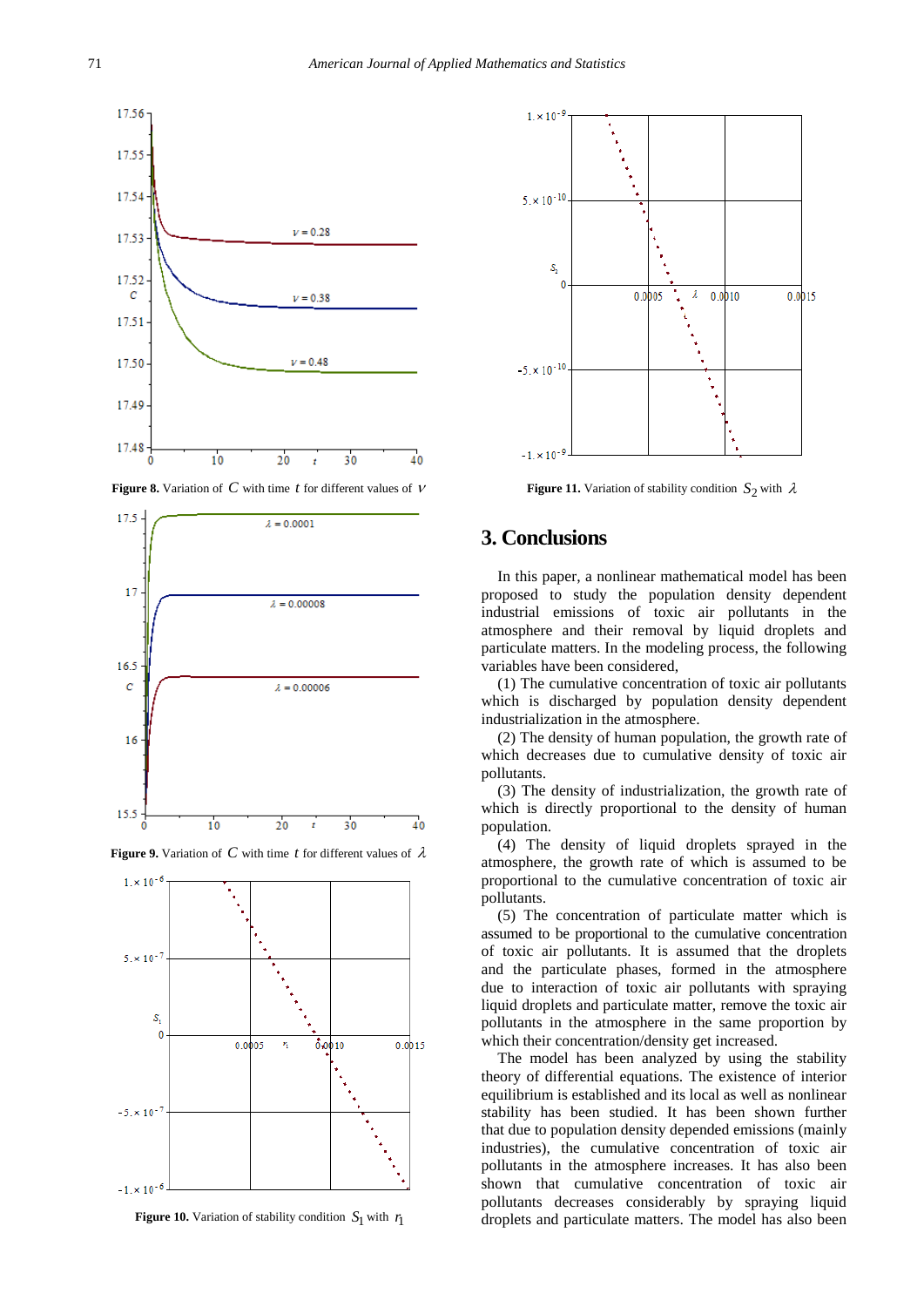analyzed using numerical simulation which confirms the above analytical results.

## **References**

- <span id="page-7-0"></span>[1] Dubey, B., et.al. Modeling the depletion of forestry resources by population and population pressure augmented industrialization, *Applied Mathematical Modeling*, 33, 3002-3014, 2009.
- <span id="page-7-1"></span>[2] Davies, T.D., Precipitation scavenging of Sulfur dioxide in an industrial area, *Atmospheric Environment*, 10, 879-890, 1976.
- <span id="page-7-2"></span>[3] Sharma, V.P., Arora, H.C., Gupta, R.K., Atmospheric pollution studies at Kanpur- suspended particulate matter, *Atmospheric Environment*, 17, 1307-1314, 1983.
- [4] Pandey, J., Agarwal, M., Khanam, N., Narayan, D., Rao, D.N., Air pollutant concentration in Varanasi, India, *Atmospheric Environment*, 26 (B), 91-98, 1992.
- [5] Pillai, A., Naik, M.S., Momin, G., Rao, P., Ali, K., Rodhe, H., Granet, L., Studies of wet deposition and dust fall at Pune, India, *Water, Air, & Soil Pollution*, 130 (1-4), 475-480, 2001.
- <span id="page-7-3"></span>Chang, T.Y., Rain and snow scavenging of HNO<sub>3</sub> vapour in the atmosphere, *Atmospheric Environment*, 18, 191-197, 1984.
- [7] Chen, W.H., Atmospheric ammonia scavenging mechanisms round a liquid droplet in convective flow, *Atmospheric Environment*, 38 (8), 1107-1116, 2004.
- [8] Fisher, B.E.A., The transport and removal of sulfur dioxide in a rain system, *Atmospheric Environment*, 16, 775-783, 1982.
- [9] Goncalves, F.L.T., Ramos, A.M, Freitas, S, Silva Dias, M.A., Massambani, O., In cloud and below cloud numerical simulation of scavenging processes at Serra Do Mar Region S E Brazil, *Atmospheric Environment*, 36, 5245-5255, 2002.
- <span id="page-7-4"></span>[10] Hales, J.M., Fundamentals of the theory of gas scavenging by rain, *Atmospheric Environment*, 6, 635- 650, 1972.
- [11] Hales, J.M., Wet removal of sulphur compounds from the atmosphere, *Atmospheric Environment*, 12, 389-400, 1978.
- [12] Koelliker, Y., Totten, L.A., Gigliotti, C.L., Offenberg, H, Reinfelder, J.R., Zhuang, Y, Eisenreich, S.J., Atmospheric wet deposition of total phosphorus in New Jersey, *Water, Air, & Soil Pollution*, 154 (1-4), 139-150, 2004.
- [13] Kumar, S., An Eulerian model for scavenging of pollutants by rain drops, *Atmospheric Environment*, 19, 769-778, 1985.
- [14] Levine, S.Z., Schwartz, S.E., In-cloud and below-cloud scavenging of HNO3vapors, *Atmospheric Environment*, 16, 1725-1734, 1982.
- [15] Pandis, S.N., Seinfeld, J.H., On the interaction between equilibration processes and wet or dry deposition, *Atmospheric Environment*, 24(A), 2313-2327, 1990.
- [16] Rao, P.S.P., Khemani, L.T., Momin, G.A., Safari, P.D., Pillai, A.G., Measurements on wet and dry deposition at an urban location in India, *Atmospheric Environment*, 26(B), 73-78, 1992.
- <span id="page-7-5"></span>[17] Bariie L.A., An improved model of reversible  $SO_2$  washout by rain, *Atmospheric* Environment, 12, 407- 412, 1978.
- <span id="page-7-6"></span>[18] Sundar, S., Sharma, R.K., Naresh, R., Modeling the role of cloud density on the removal of gaseous pollutants and particulate matters from the atmosphere, *Application and Applied Mathematics: An International Journal*, 8 (2), 416-435, 2013.
- <span id="page-7-7"></span>[19] Shukla, J.B., Misra, A.K., Sundar, S, Naresh, R., Effect of rain on removal of a gaseous pollutant and two different particulate matters from the atmosphere of a city, *Mathematical and Computer Modeling*, 48, 832- 844, 2008.
- [20] Shukla, J.B., Sundar, S., Misra, A.K., Naresh, R., Modeling the removal of gaseous pollutants and particulate matters from the atmosphere of a city by rain: Effect of cloud density, *Environmental Model Assessment*, 13, 255-263, 2008.
- [21] Naresh, R., Sundar, S., Mathematical modeling and analysis of the removal of gaseous pollutants by precipitation using general nonlinear interaction, *International Journal of Applied Mathematics and Computation*, 2(2), 45- 56, 2010.

# **Appendix A**

To establish the local stability of  $E^*$  let us consider the following positive definite function

$$
V = \frac{1}{2}(m_1C_1^2 + m_2N_1^2 + m_3I_1^2 + m_4C_{d1}^2 + m_5C_{p1}^2)
$$
\n(A1)

where  $C_1$ ,  $N_1$ ,  $I_1$ ,  $C_{d1}$  and  $C_{p1}$  are the small perturbations about  $E^*$  described below,

$$
C = C^* + C_1, N = N^* + N_1, I = I^* + I_1 C_d = C_d^* + C_{d1}, C_p = C_p^* + C_{p1}
$$

Differentiating equation  $(A1)$  with respect to 't' we get

$$
\frac{dV}{dt} = m_1 C_1 \frac{dC_1}{dt} + m_2 N_1 \frac{dN_1}{dt} + m_3 I_1 \frac{dI_1}{dt} + m_4 C_{d1} \frac{dC_{d1}}{dt} + m_5 C_{p1} \frac{dC_{p1}}{dt}
$$
(A2)

The linearized system of the model system  $(1) - (5)$  corresponding to  $E^*$  is written as follows

$$
\begin{bmatrix}\n\dot{C}_1 \\
\dot{N}_1 \\
\dot{N}_1 \\
\dot{C}_d \\
\dot{C}_p\n\end{bmatrix} = \begin{bmatrix}\n-\frac{Q + \delta I^*}{C^*} & -\delta_3 C^* & \delta & -\delta_1 C^* & -\delta_2 C^* \\
-\eta N^* & \frac{-rN^*}{K} & 0 & 0 & 0 \\
0 & \lambda & -\lambda_0 & 0 & 0 \\
0 & \mu - \mu_1 C_d^* & 0 & 0 & -(\mu_0 + \mu_1 C^*) & 0 \\
0 & 0 & -(\mu_0 + \mu_1 C^*) & 0 & 0 \\
0 & 0 & 0 & -(\nu_0 + \nu_1 C^*)\n\end{bmatrix} \begin{bmatrix}\nC_1 \\
N_1 \\
C_{d1} \\
C_{d1} \\
C_{p1}\n\end{bmatrix}
$$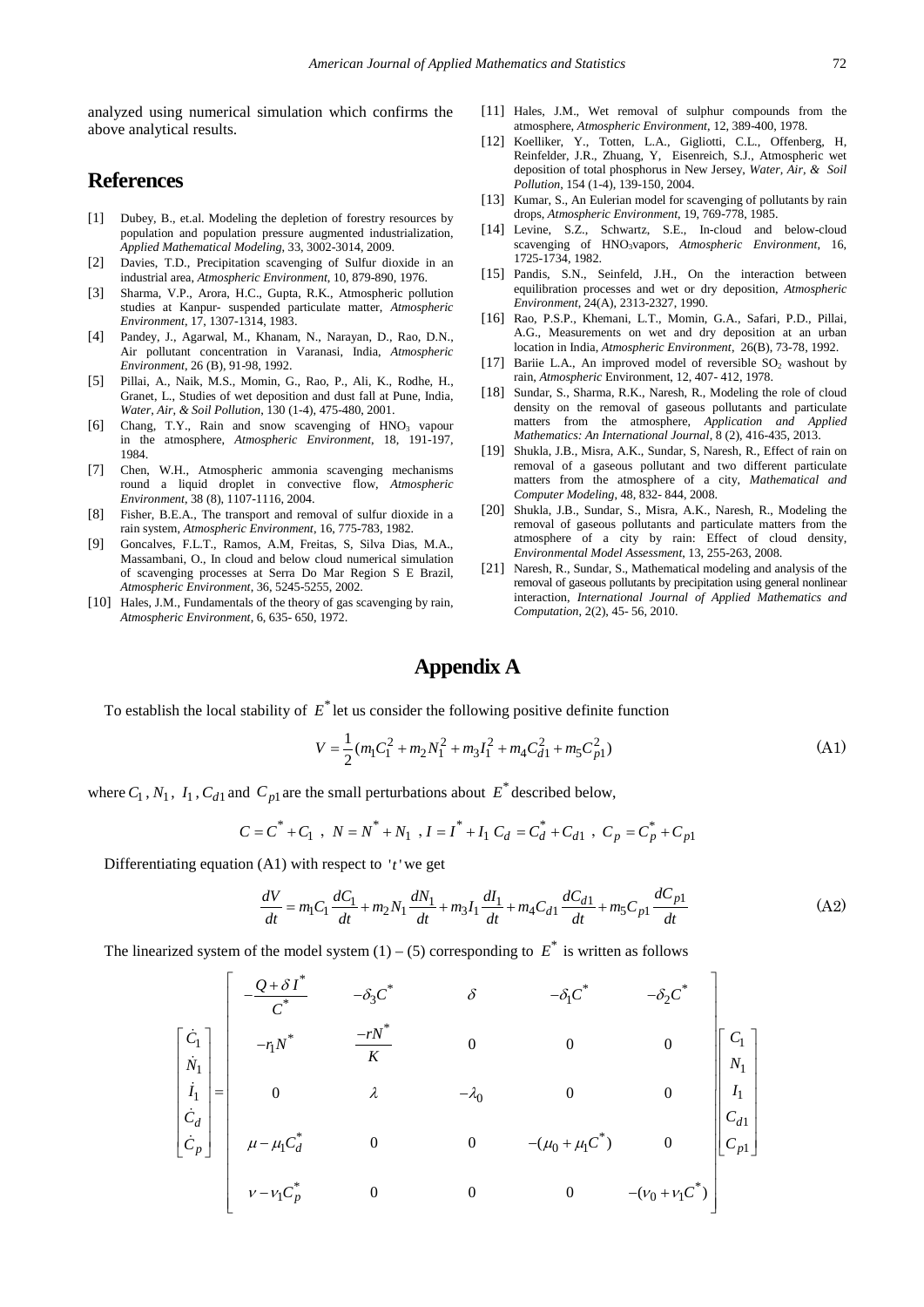Using the above linearized system in equation (A2) and after simplification we have

$$
\dot{V} = -m_1 \frac{Q + \delta I^*}{C^*} C_1^2 - m_2 \frac{rN^*}{K} N_1^2 - m_3 \lambda_0 I_1^2 - m_4 (\mu_0 + \mu_1 C^*) C_{d1}^2 - m_5 (v_0 + v_1 C^*) C_{p1}^2
$$
  
+  $m_1 \delta C_1 I_1 - (m_1 \delta_3 C^* + m_2 r_1 N^*) C_1 N_1 + [-m_1 \delta_1 C^* + m_4 (\mu - \mu_1 C_d^*)] C_1 C_{d1}$   
+  $[-m_1 \delta_2 C^* + m_5 (\nu - \nu_1 C_p^*)] C_1 C_{p1} + \lambda m_3 I_1 N_1.$  (A3)

Now,  $\frac{dV}{dt}$  will be negative definite under the following conditions

$$
m_1 < \frac{1}{2} \lambda_0 \frac{(Q + \delta I^*)}{\delta^2 C^*} m_3
$$
 (A4)

$$
(m_1 \delta_3 C^* + m_2 r_1 N^*)^2 < \frac{1}{2} \left( \frac{Q + \delta I^*}{C^*} \right) \frac{r N^*}{K} m_1 m_2
$$
 (A5)

$$
\lambda^2 m_3 < \lambda_0 \frac{r N^*}{K} m_2 \tag{A6}
$$

$$
[-m_1 \delta_1 C^* + m_4 (\mu - \mu_1 C_d^*)]^2 < \frac{4}{5} m_1 m_4 \left( \frac{Q + \delta I^*}{C^*} \right) (\mu_0 + \mu_1 C^*)
$$
 (A7)

$$
[-m_1 \delta_2 C^* + m_5 (\nu - \nu_1 C_p^*)]^2 < \frac{4}{5} m_1 m_5 \left( \frac{Q + \delta I^*}{C^*} \right) (\nu - \nu_1 C_p^*)
$$
 (A8)

After some algebraic manipulations and choosing  $m_1 = 1$ ,  $m_2 = \frac{\delta_3 C^*}{v^*}$  $m_2 = \frac{\delta_3 C^*}{r_1 N^*}, \ m_4 = \frac{\delta_1 C^*}{\mu - \mu_1 G}$  $m_4 = \frac{\delta_1 C^*}{\mu - \mu_1 C_d^*}$  and  $i_2c^*$  $m_5 = \frac{\delta_2 C^*}{v - v_1 C_p^*} \frac{dV}{dt}$  $\frac{d\mathbf{r}}{dt}$  will be negative definite provided the condition  $(14) - (15)$  are satisfied showing that *V* is Liaponuv function and hence the

# **Appendix B**

Consider the following positive definite function about  $E^*$ 

$$
U = \frac{1}{2}k_1(C - C^*)^2 + k_2\left(N - N^* - N^*\log\frac{N}{N^*}\right) + \frac{1}{2}k_3(I - I^*)^2 + \frac{1}{2}k_4(C_d - C_d^*)^2 + \frac{1}{2}k_5(C_p - C_p^*)^2
$$
(B1)

Differentiating (B1) with respect to *t* we get

$$
\frac{dU}{dt} = -k_1(\delta_0 + \delta_1 C_d + \delta_2 C_p + \delta_3 N)(C - C^*)^2 - k_2 \frac{r}{K}(N - N^*)^2 - k_3 \lambda_0 (I - I^*)^2 \n- k_4(\mu_0 + \mu_1 C)(C_d - C_d^*)^2 - k_5(v_0 + v_1 C)(C_p - C_p^*)^2 + k_1 \delta(C - C^*)(I - I^*) \n- (k_2 r_1 + k_1 \delta_3 C^*)(C - C^*)(N - N^*) + k_3 \lambda (N - N^*)(I - I^*) \n+ [-k_1 \delta_1 C^* + k_4(\mu - \mu_1 C_d^*)](C_d - C_d^*)(C - C^*) + [-k_1 \delta_2 C^* + k_5(\nu - v_1 C_p^*)](C_p - C_p^*)(C - C^*)
$$

Now  $\frac{dU}{dt}$  will be negative definite under the following conditions

$$
k_1 \delta^2 < \frac{k_3 \delta_0 \lambda_0}{2} \tag{B2}
$$

$$
\left(k_1 \delta_3 C^* + k_2 r_1\right)^2 < \frac{k_1 k_2 r \delta_0}{2K} \tag{B3}
$$

$$
k_3 \lambda^2 < \frac{k_2 r \lambda_0}{K} \tag{B4}
$$

theorem.